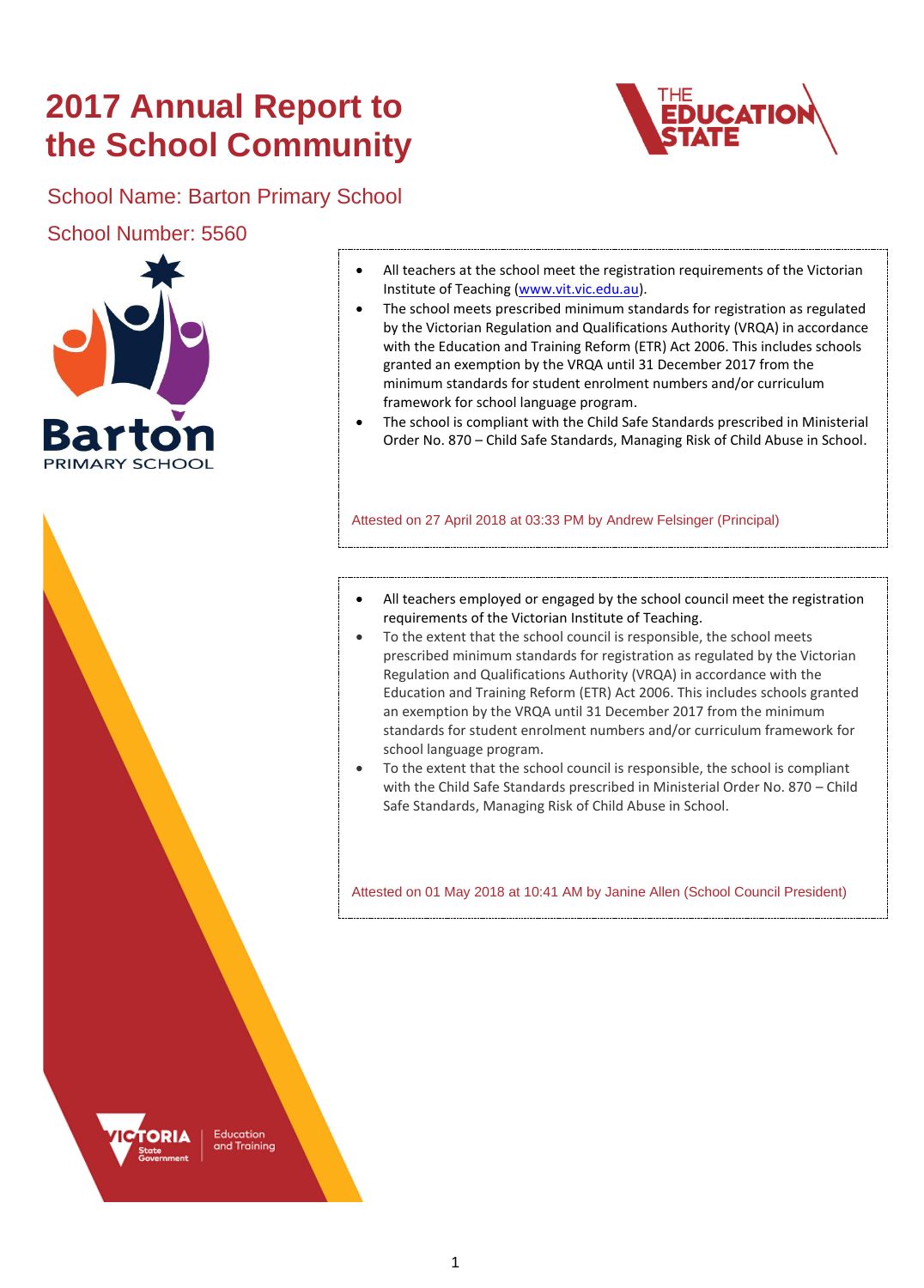



## **About Our School**

## School Context

Barton Primary School is a new PPP (Public/Private Partnerships) school that opened on the first day of the 2017 school year. It is situated in the growth corridor of south east Melbourne in the City of Casey, 5km from the main street of Cranbourne. The school opened with 248 students and by the end of the year the enrolment increased to 276. Our staff had an EFT of 20.6. This was broken up into 15.6 Teacher class, 2 Principal Class, 0.4 ES Integration, 2.6 ES Administration. Our core buildings can accommodate 475 students. Our projected growth is to be approximately 450 students in 2018 and the school is anticipated to grow to 600+ within 3-5 years. Our student population has 55% English as an Additional Language EAL. The school has been designed to create contemporary learning environments that facilitate learning and a learner centred approach.

Our school vision: *To prepare each of our students for success in their ever changing future by providing them with the necessary skills, knowledge and general capabilities.* 

There are high expectations for all members of our school community, as we aspire to our values of Optimism, Success, Respect and Determination. The over-arching drivers in our curriculum are personalising learning and increasingly building each child's capacity to direct, influence and take responsibility for, their own learning. The teachers teach collaboratively and use a variety of approaches, strategies, structures and spaces to facilitate high quality student learning. The school curriculum is based on the Victorian Curriculum and in our first year we offered a complete curriculum with the exception of LOTE. This requires further investigation and input from our community and it is planned to introduce Language in 2018. Through the PPP arrangement we are partners with CERES and as such have implemented an Environmental Education program. This is highly regarded and has been staffed accordingly. In addition to this we have implemented specialist teaching areas of Physical Education including a Perceptual Motor Program, Music and Visual Arts program. These are all staffed by specialist teachers.

Due to the high EAL component of our student enrolment we have implemented a well researched EAL program and employed staff to deliver it. Our SFO was 0.4925 and the SFOE: 0.4110

Barton Primary School is an exciting social infrastructure hub for the growing community. The school includes a Community Hub space which is managed by the YMCA after school hours to provide Outside School Hours Care services and other community programs to local families and residents.

## Framework for Improving Student Outcomes (FISO)

At Barton PS in 2017, we focussed on two FISO Priority Areas:

- Excellence in Teaching and Learning
- Positive Climate for Learning.

Within these Priority Areas, our Improvement initiatives were:

- Building Practice Excellence,
- Curriculum Planning and Assessment,
- Empowering Students and Building School Pride.

These Priority Areas and initiatives are detailed in our 2017 Annual Implementation Plan (AIP). To meet each Improvement Initiative the following Key Improvement Strategies were implemented:

- develop and implement a consistent pedagogical approach,
- implement a PLT model for sustained improvement in teacher practice and student learning,
- implement a coaching model for sustained growth in teaching and learning,
- develop a consistent approach to curriculum planning and assessment,
- develop and assessment and reporting model that is real and ongoing,
- develop and implement a school culture that promotes maximum growth in student learning and
- develop processes that encourages and supports student voice in their learning.

During the self evaluation of our AIP, it was determined that the school predominantly was in the embedding phase of development which is an excellent result for our first year as a school and is reflective of the huge volume of work from all staff throughout the year.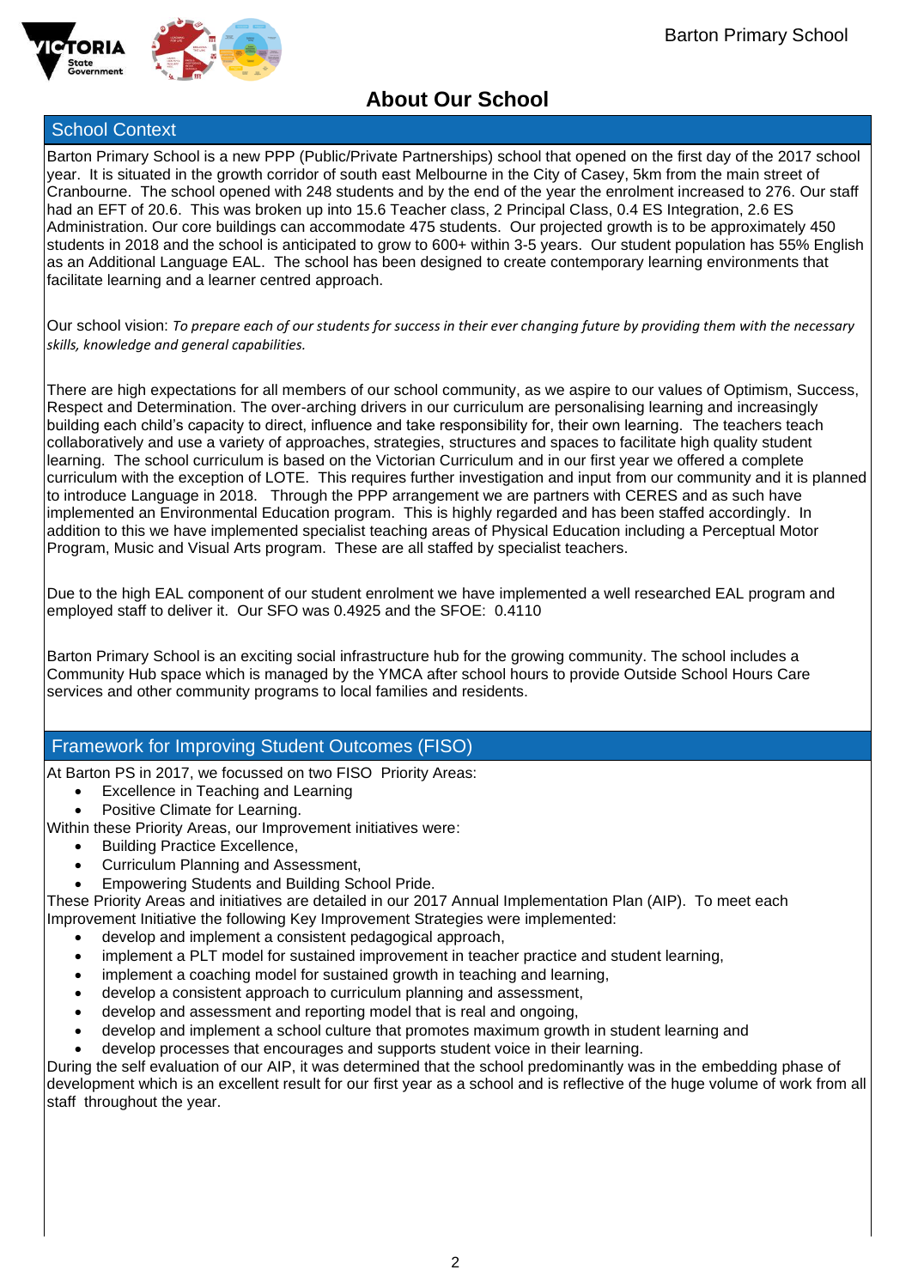



Our over arching goal in 2017 was '*to successfully establish Barton PS and set it up for future success'*. Our 12 month target for Achievement stated that *'by the end of 2017 every student at Barton PS will have made 12 or more months growth in reading, writing and number'.*

Our teachers have a structured assessment program which provides the necessary data to enable informed decisions regarding ongoing student learning growth in reading, writing and number. This data is consistently documented and discussed weekly in Professional Learning Teams. Teacher judgements based on triangulated data (from at least 3 sources) of student achievement have demonstrated that students in Years Prep – 6 are working at or above the expected level in English and is similar to the State Median. This is also the case for Maths.

Our NAPLAN data indicated that in Year 3 and 5 Reading we had a lower amount of students in the top 3 bands of testing, compared to the State Median. In Numeracy our Year 3 students were reported as lower than the State Median in the top 3 bands of testing, however our Year 5 students were of a similar outcome to that of the State Median. As our school was in its first year, the Achievement level in regards to Learning Gain Years 3 to 5 cannot be measured as there is no data to match the Year 3 2015 data to the Year 5 2017 data.

### **Engagement**

We track student attendance using a third party program – Sentral. Teachers record attendance twice daily. Families are able to access this to advise of absence reasons. Letters are sent home regularly requesting explanations for unexplained absences. Overall we have a similar rate of absence to the median of all Victorian Government Primary Schools. If a child's attendance falls below 80%, the family is contacted, further work is done with the family to support the student to improve attendance. Our priority areas of OoHC and ATSI students demonstrated excellent attendance in 2017. With both ATSI and OoHC students achieving above 90% overall attendance.

In 2017 all year levels, except Year 2, demonstrated above 90% overall attendance. Year 2 fell just below this at 89%. At Barton PS we believe that excellence in teaching and learning augers well for improving and maintaining high attendance rates. We see teaching and learning strategies as integral in creating purposeful learning opportunities for all students. Maintaining a consistent approach to curriculum planning based on researched best practice and providing an assessment model that is real and ongoing assists in the engagement of all students. Clear Learning Intentions and Success Criteria ensure students are engaged and are being taught at their point of need, as determined by the data collected and analysed regularly through the PLTs.

## **Wellbeing**

Wellbeing of staff, students and the community is of high priority and reflected in our AIP with a target of the Parent Opinion Survey, Staff Survey, Attitudes to School Survey and Tell Them From Me (school based-student) survey demonstrating a score above the mean. The KIS of Empowering Students and Building School Pride ensured that we were constantly striving to build a school culture that promoted maximum growth in student learning, community connections and encouraging and supporting student voice. The strategies implemented included providing opportunities for parent and community connections, which were demonstrated in the variety of opportunities for our community to be welcomed into the school, for example Harmony Day. We also worked closely with community organisations such as Mayonne-bulluk kindergarten, local government secondary schools and the City of Casey to establish strong relationships as both the school and community grows.

An SRC was established with representation from all year levels and a student leadership program was commenced. Staff also began KidsMatter training, through the establishment of a school Wellbeing team. Through the Students Attitudes to School survey, it was evident that the Sense of Connectedness factor was similar and slightly above the State median. The Attitudes to School survey also demonstrated that in regards to Management of Bullying, our students were positively satisfied with the school's approach, resulting in our school's overall response being similar and slightly higher than the State median.

> For more detailed information regarding our school please visit our website at [http://bartonps.vic.edu.au/]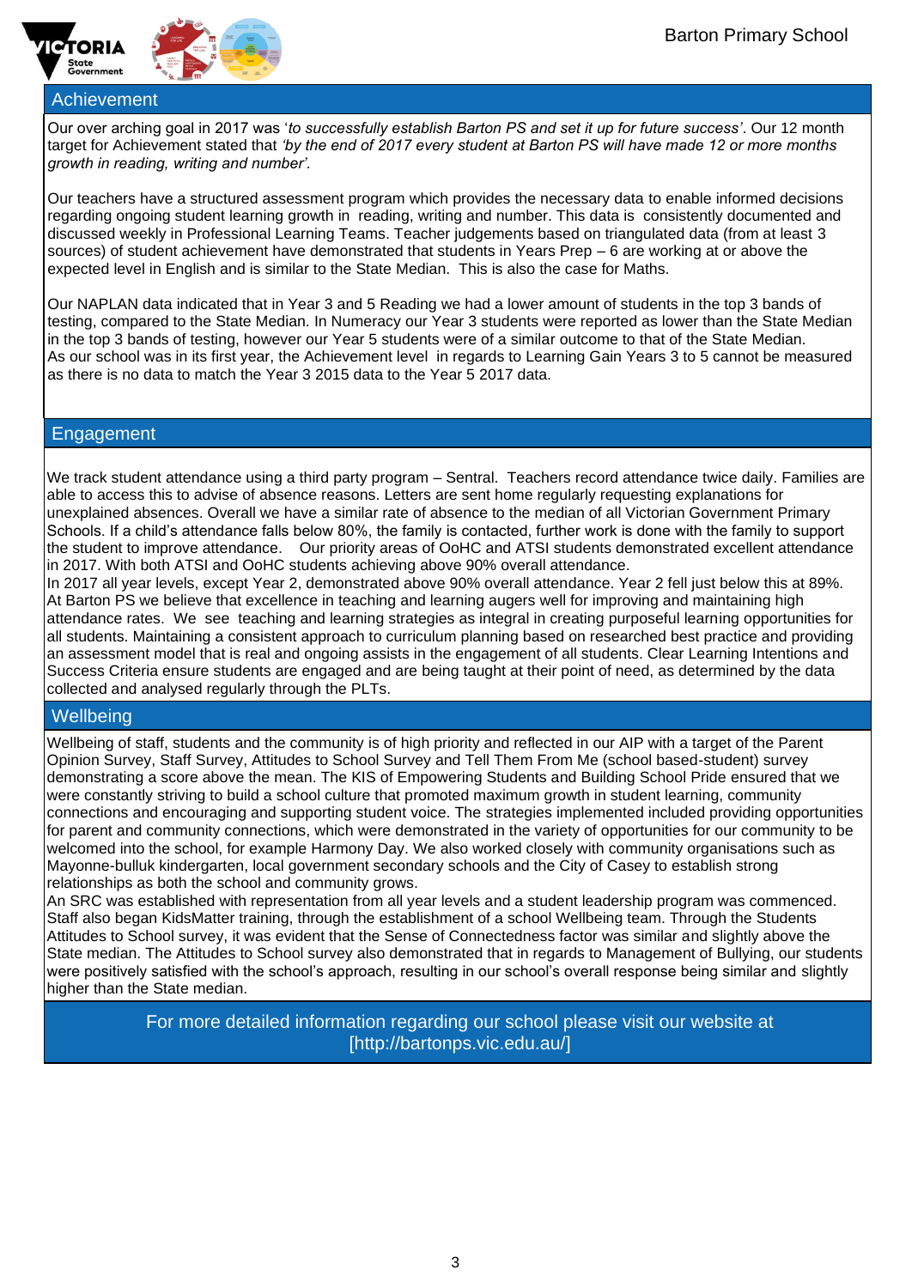

The Government School Performance Summary provides an overview of how this school is contributing to the objectives of the Education State and how it compares to other Victorian Government schools.

All schools work in partnership with their school community to improve outcomes for children and young people. Sharing this information with parents and the wider school community helps to support community engagement in student learning, a key priority of the Framework for Improving Student Outcomes.

Members of the community can contact the school for an accessible version of these data tables if required.

| Range of results for the middle 60% of Victorian Government Primary Schools:<br>Key:<br>Results for this school: Median of all Victorian Government Primary Schools:                                                                                                                                                                                             |                               |  |  |  |  |  |
|------------------------------------------------------------------------------------------------------------------------------------------------------------------------------------------------------------------------------------------------------------------------------------------------------------------------------------------------------------------|-------------------------------|--|--|--|--|--|
| <b>School Profile</b>                                                                                                                                                                                                                                                                                                                                            |                               |  |  |  |  |  |
| <b>Enrolment Profile</b><br>A total of 248 students were enrolled at this school in 2017, 122 female and 126 male.<br>47 percent were EAL (English as an Additional Language) students and < 10 percent ATSI (Aboriginal and Torres Strait Islander)<br>students.                                                                                                |                               |  |  |  |  |  |
| <b>Overall Socio-Economic Profile</b><br>Based on the school's Student Family Occupation and<br>Education index which takes into account parents'<br>occupations and education.                                                                                                                                                                                  | mid<br>low<br>low-mid<br>high |  |  |  |  |  |
| <b>Parent Satisfaction Summary</b><br>Measures the percent endorsement by parents on their<br>school satisfaction level, as reported in the annual Parent<br>Opinion Survey. The percent endorsement indicates the<br>percent of positive responses (agree or strongly agree).                                                                                   | 0<br>100                      |  |  |  |  |  |
| <b>School Staff Survey</b><br>Measures the percent endorsement by staff on School<br>Climate, as reported in the annual School Staff Survey. The<br>percent endorsement indicates the percent of positive<br>responses (agree or strongly agree).<br>Data is suppressed for schools with three or less<br>respondents to the survey for confidentiality reasons. | 0<br>100                      |  |  |  |  |  |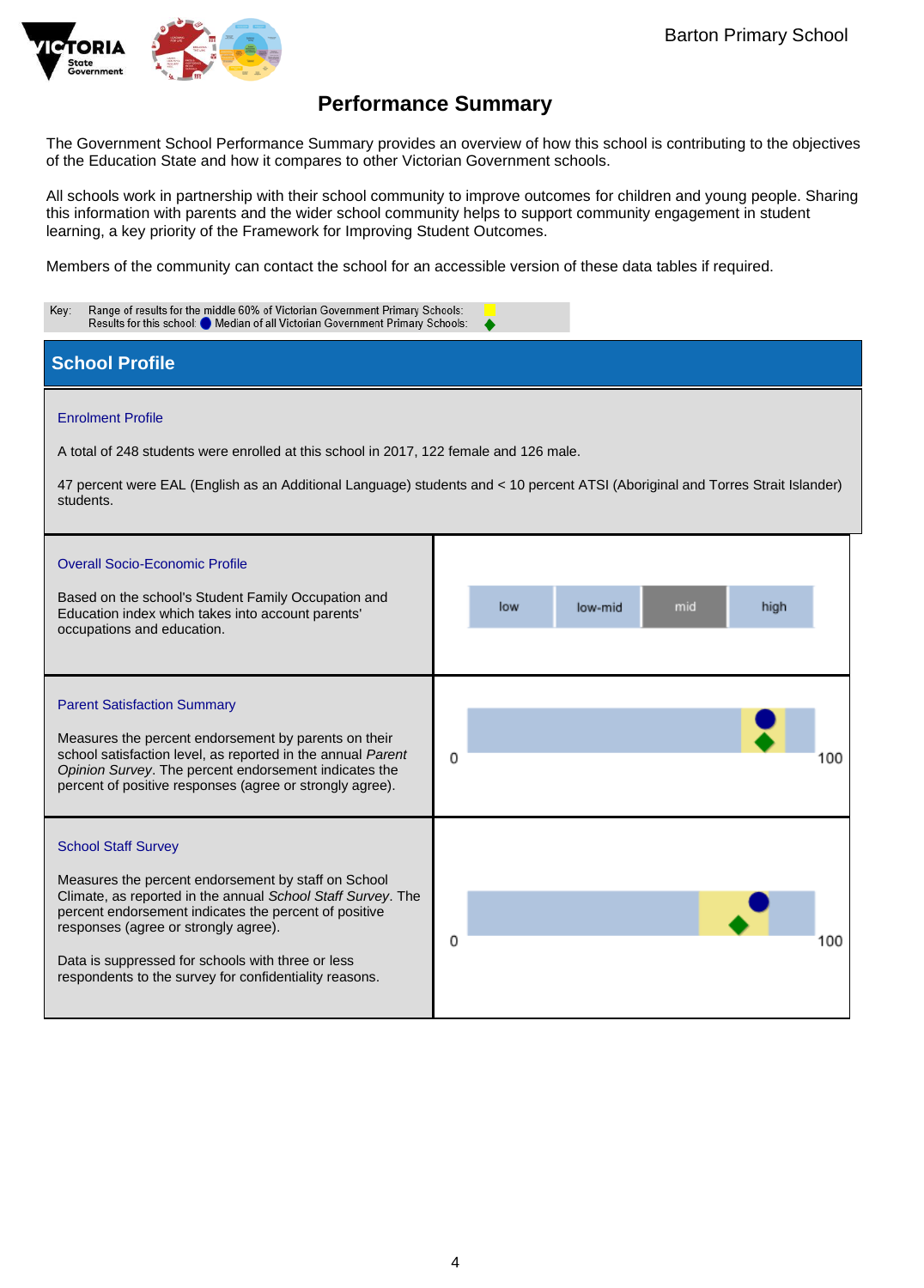

Range of results for the middle 60% of Victorian Government Primary Schools:<br>Results for this school: O Median of all Victorian Government Primary Schools: Key: Student Outcomes Student Outcomes **Achievement** Teacher Judgement of student achievement Percentage of students in Years Prep to 6 Results: English working at or above age expected Similar standards in:  $\mathbf 0$ 100 • English • Mathematics For further details refer to *How to read the Annual Report.* Results: Mathematics  $\bullet$  100 Similar  $\mathbf 0$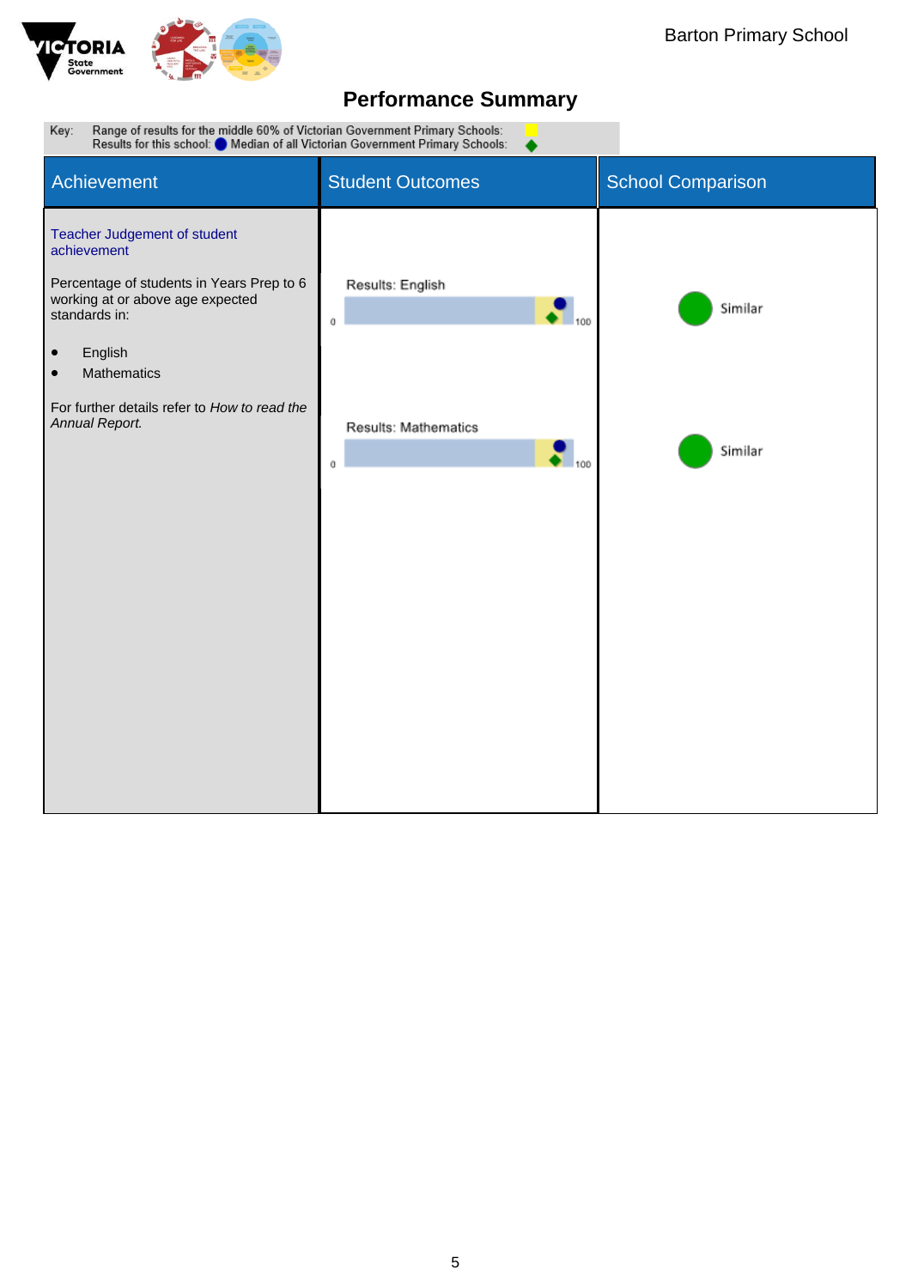

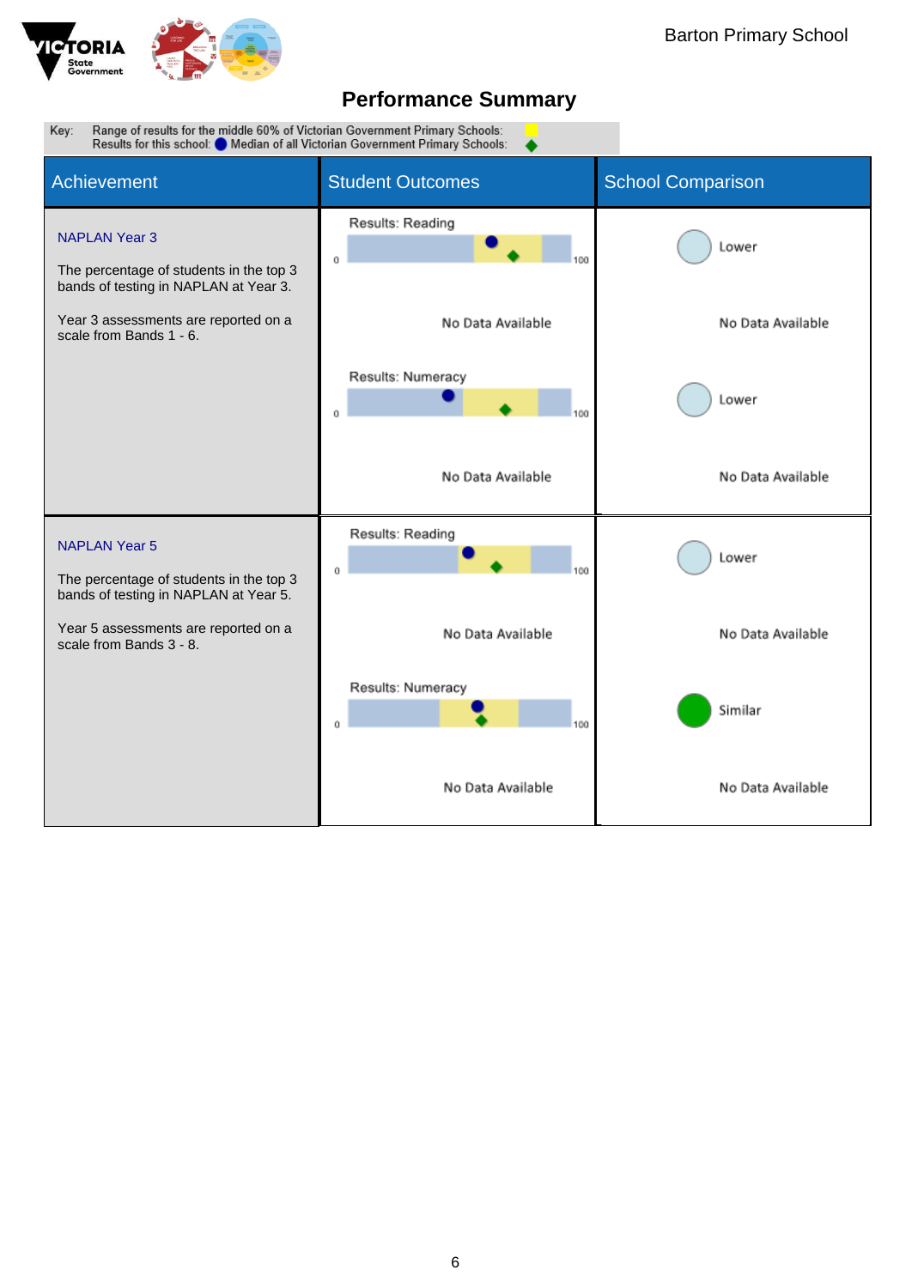

 $\overline{\bullet}$ 

Range of results for the middle 60% of Victorian Government Primary Schools:<br>Results for this school: O Median of all Victorian Government Primary Schools: Key:

| <b>Achievement</b>                                                                                                                                                                                                                                                                                                                                                                                                                                                                                                                                                                                                              | <b>Student Outcomes</b>                                                                                                                                                                                                                               | <b>School Comparison</b>                                      |
|---------------------------------------------------------------------------------------------------------------------------------------------------------------------------------------------------------------------------------------------------------------------------------------------------------------------------------------------------------------------------------------------------------------------------------------------------------------------------------------------------------------------------------------------------------------------------------------------------------------------------------|-------------------------------------------------------------------------------------------------------------------------------------------------------------------------------------------------------------------------------------------------------|---------------------------------------------------------------|
| <b>NAPLAN Learning Gain</b><br>Year 3 - Year 5<br>Learning gain of students from Year 3 to<br>Year 5 in the following domains: Reading,<br>Numeracy, Writing, Spelling and<br>Grammar and Punctuation.<br>NAPLAN learning gain is determined by<br>comparing a student's current year result<br>to the results of all 'similar' Victorian<br>students (i.e. students in all sectors in the<br>same year level who had the same score<br>two years prior). If the current year result<br>is in the Top 25 percent, their gain level is<br>categorised as 'High'. Middle 50 percent,<br>is 'Medium'. Bottom 25 percent, is 'Low'. | Reading<br>29 %<br>48 %<br>24 %<br>Medium<br>High<br>Low<br><b>Numeracy</b><br>59 %<br>18 %<br>23 %<br>High<br>Medium<br>Low<br>Writing<br>29 %<br>52 %<br>19 %<br>Medium<br>High<br>Low<br>Spelling<br>43 %<br>38 %<br>19 %<br>Medium<br>High<br>Low | NAPLAN Learning Gain does not<br>require a School Comparison. |
|                                                                                                                                                                                                                                                                                                                                                                                                                                                                                                                                                                                                                                 | <b>Grammar and Punctuation</b><br>33 %<br>29 %<br>38 %<br>High<br>Medium<br>Low                                                                                                                                                                       |                                                               |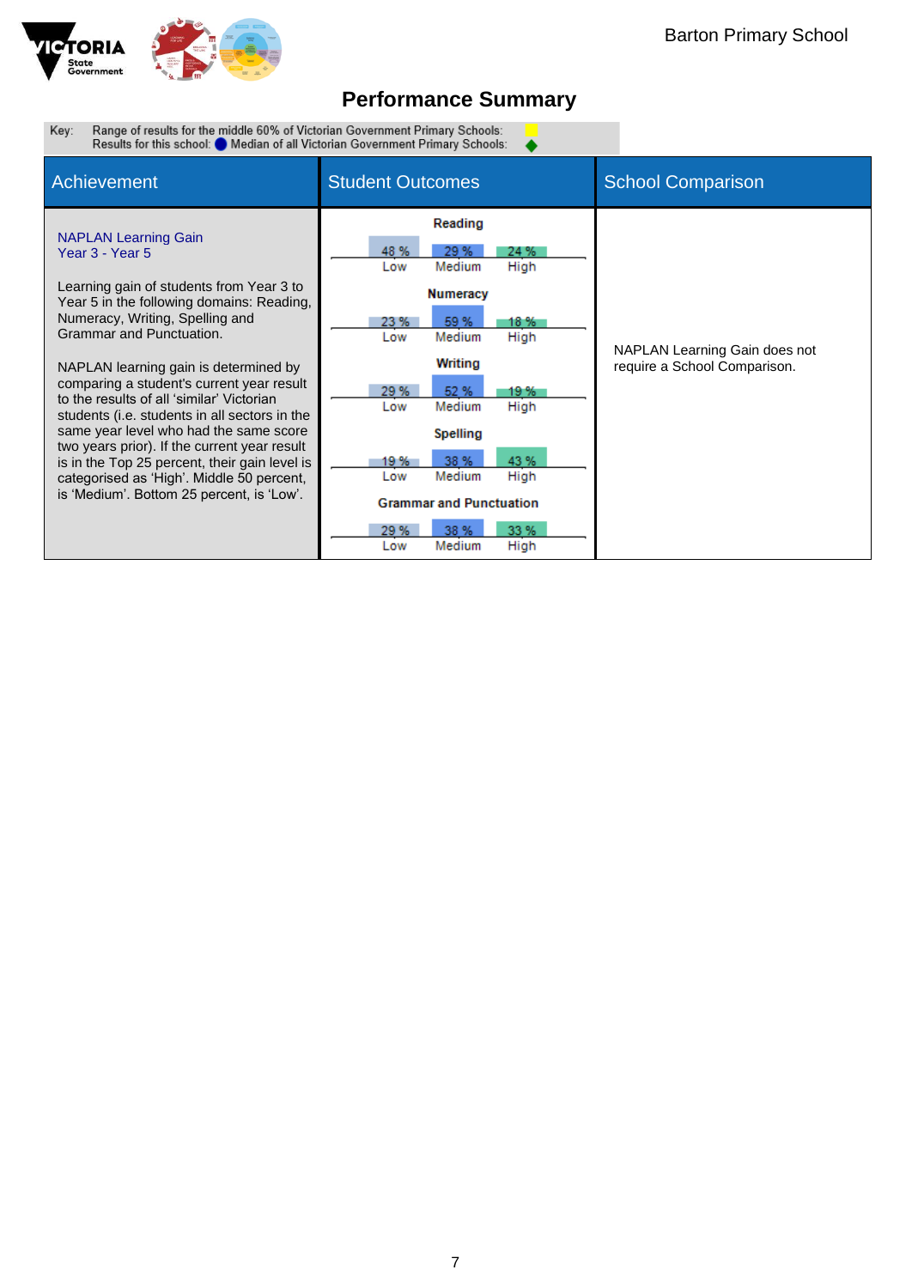

▲

Range of results for the middle 60% of Victorian Government Primary Schools:<br>Results for this school: O Median of all Victorian Government Primary Schools: Key:

| Engagement                                                                                                                                                                                                                                                                                                                                                                                                                                                                                                                                                 | <b>Student Outcomes</b> |               |                 |      |                                                                                                                     |                 | <b>School Comparison</b> |                    |
|------------------------------------------------------------------------------------------------------------------------------------------------------------------------------------------------------------------------------------------------------------------------------------------------------------------------------------------------------------------------------------------------------------------------------------------------------------------------------------------------------------------------------------------------------------|-------------------------|---------------|-----------------|------|---------------------------------------------------------------------------------------------------------------------|-----------------|--------------------------|--------------------|
| Average Number of Student Absence Days<br>Average days absent per full time<br>equivalent (FTE) student per year.<br>Common reasons for non-attendance<br>include illness and extended family<br>holidays.<br>Absence from school can impact on<br>students' learning<br><b>School Comparison</b><br>A school comparison rating of 'Higher'<br>indicates this school records 'less'<br>absences than expected, given the<br>background characteristics of students. A<br>rating of 'Lower' indicates this school<br>records 'more' absences than expected. | $\theta$                | Results: 2017 |                 |      | Few absences <------> Many absences<br>Results: 2014 - 2017 (4-year average)<br>Few absences <------> Many absences |                 | 50<br>50                 | Similar<br>Similar |
| Average 2017 attendance rate by year<br>level:                                                                                                                                                                                                                                                                                                                                                                                                                                                                                                             | Prep                    | Yr1           | Yr <sub>2</sub> | Yr3  | Yr4                                                                                                                 | Yr <sub>5</sub> | Yr <sub>6</sub>          |                    |
|                                                                                                                                                                                                                                                                                                                                                                                                                                                                                                                                                            | 93 %                    | 91 %          | 89%             | 93 % | 94 %                                                                                                                | 91 %            | 95 %                     |                    |
|                                                                                                                                                                                                                                                                                                                                                                                                                                                                                                                                                            |                         |               |                 |      |                                                                                                                     |                 |                          |                    |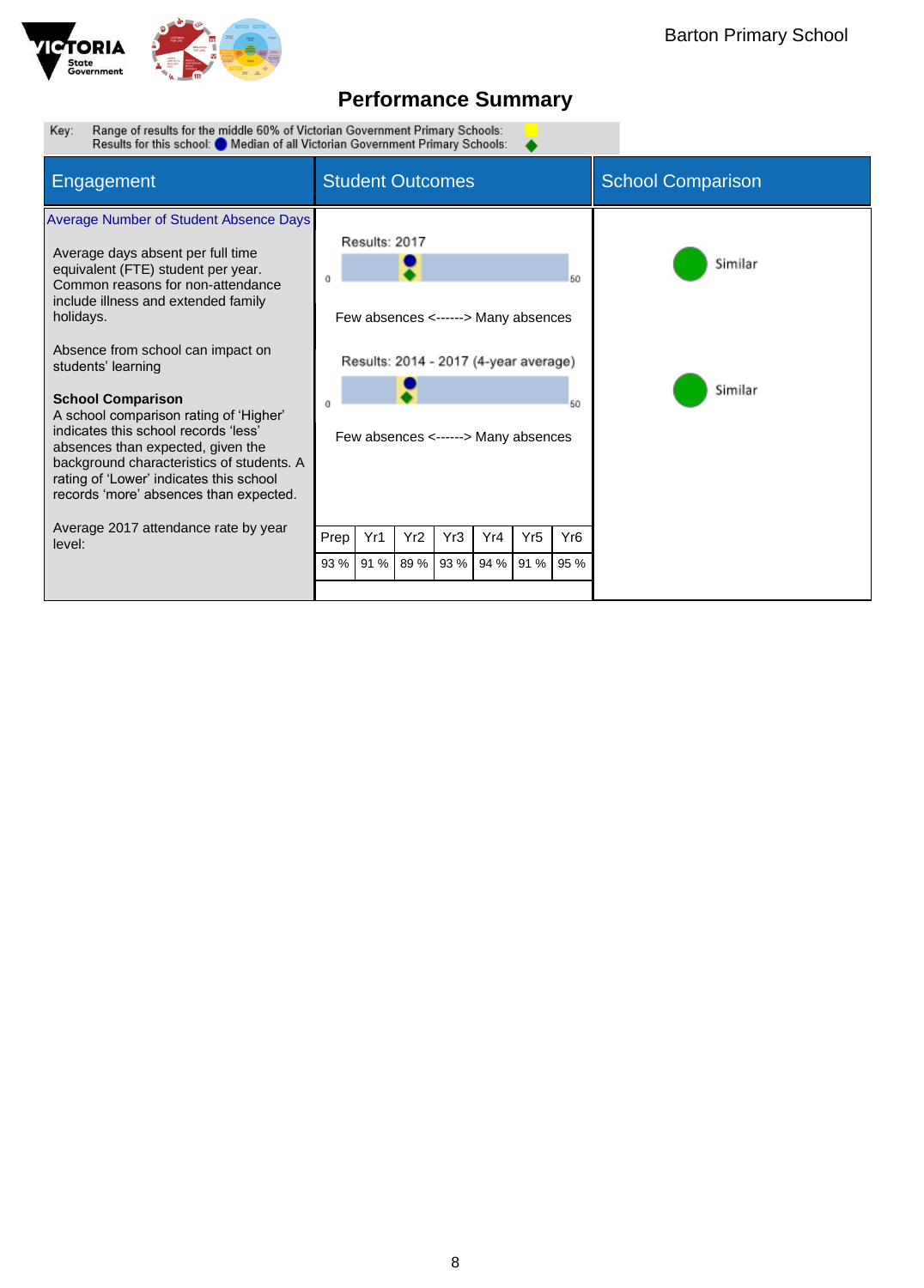

▲

Range of results for the middle 60% of Victorian Government Primary Schools:<br>Results for this school: O Median of all Victorian Government Primary Schools: Key:

| Wellbeing                                                                                                                                                                                                                                                                                                                                                                                   | <b>Student Outcomes</b> | <b>School Comparison</b> |
|---------------------------------------------------------------------------------------------------------------------------------------------------------------------------------------------------------------------------------------------------------------------------------------------------------------------------------------------------------------------------------------------|-------------------------|--------------------------|
| <b>Students Attitudes to School -</b><br><b>Sense of Connectedness</b><br>Measures the percent endorsement on<br>Sense of Connectedness factor, as<br>reported in the Attitudes to School Survey<br>completed annually by Victorian<br>Government school students in Years 4 to<br>12. The percent endorsement indicates<br>the percent of positive responses (agree<br>or strongly agree). | Results: 2017<br>û      | Similar                  |
| <b>Students Attitudes to School -</b><br><b>Management of Bullying</b><br>Measures the percent endorsement on<br>Management of Bullying factor, as<br>reported in the Attitudes to School Survey<br>completed annually by Victorian<br>Government school students in Years 4 to<br>12. The percent endorsement indicates<br>the percent of positive responses (agree<br>or strongly agree). | Results: 2017<br>Ü      | Similar                  |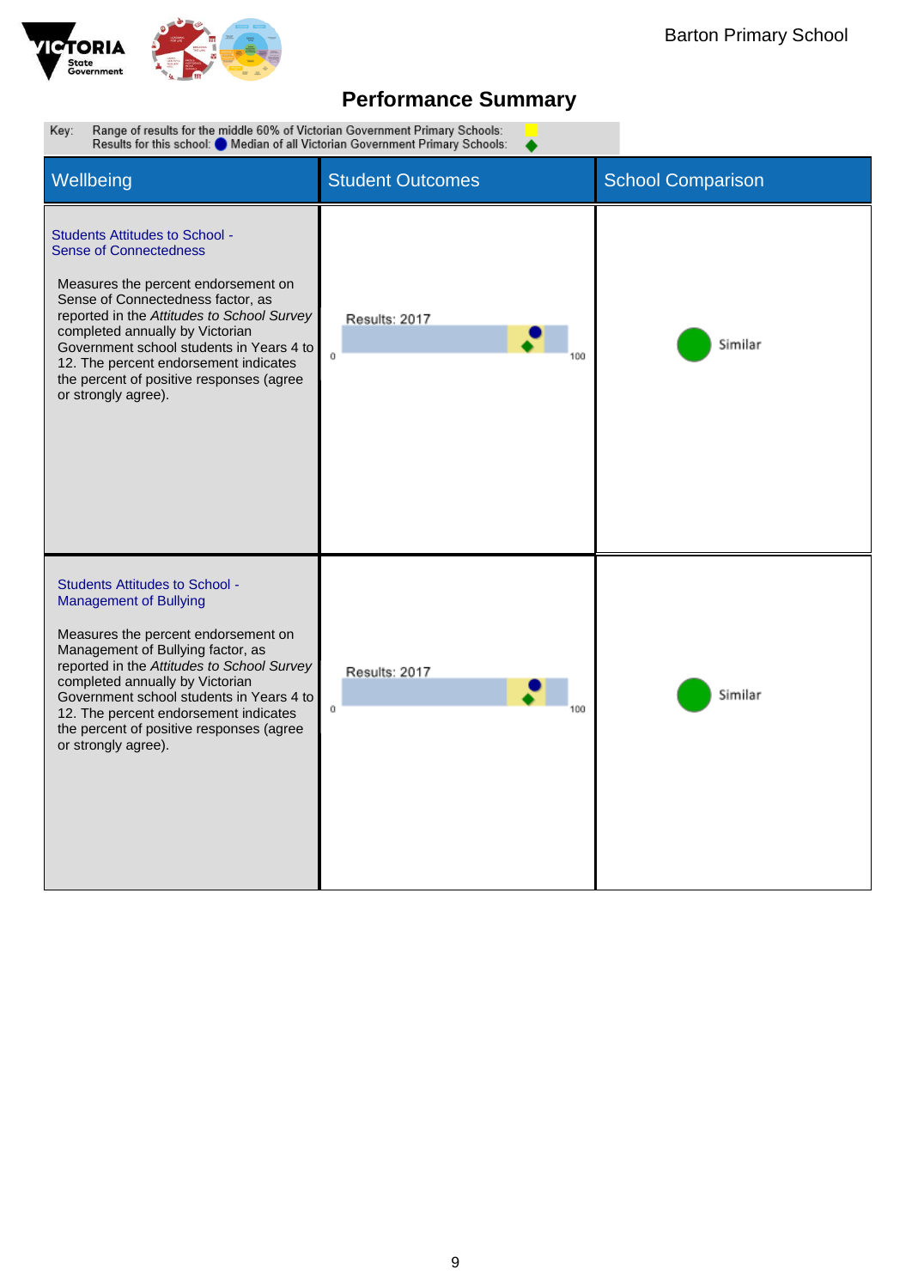



# How to read the Annual Report

### **What does the** *About Our School* **section refer to?**

The About Our School page provides a brief background on the school, an outline of the school's performance over the year and plans for the future.

The 'School Context' describes the school's vision, values and purpose. Details include the school's geographic location, size and structure, social characteristics, enrolment characteristics and special programs.

The 'Framework for Improving Student Outcomes (FISO)' section includes the improvement initiatives the school has selected and the progress they have made towards achieving them.

#### **What does the** *Performance Summary* **section of this report refer to?**

The Performance Summary reports on data in three key areas:

### **Achievement**

- student achievements in:
	- English and Mathematics for National Literacy and Numeracy tests (NAPLAN)
	- English and Mathematics for teacher judgements against the curriculum
	- all subjects for Victorian Certificate of Education (VCE) examinations (secondary schools)

### **Engagement**

- student attendance and engagement at school
	- how many students leaving school go on to further studies or full-time work (secondary, P-12 and specialist schools)

#### **Wellbeing**

- Attitudes to School Survey (ATOSS)
	- Sense of connectedness
	- Management of Bullying

Results are displayed for the latest year, as well as the average of the last four years (where available).



### **What does** *School Comparison* **refer to?**

The School Comparison is a way of comparing this school's performance to similar schools in Victoria.

The comparison measure takes into account the school's academic intake, the socio-economic background of students, the number of Aboriginal students, the number of non-English speaking and refugee students, the number of students with a disability and the size and location of the school.

The School Comparison shows that most schools are achieving results that are **'Similar'** to other schools with alike student backgrounds and characteristics. Some schools are doing exceptionally well and have **'Higher'** performance. Some schools have **'Lower'** performance than expected and receive targeted support to ensure that there is improvement.



More information on School Comparison performance measures can be found at: [http://www.education.vic.gov.au/school/parents/involve/](http://www.education.vic.gov.au/school/parents/involve/Pages/performance.aspx) [Pages/performance.aspx](http://www.education.vic.gov.au/school/parents/involve/Pages/performance.aspx)

### **What does '***Data not available'* **mean?**

Some schools have too few students enrolled to provide data. There may be no students enrolled in some year levels so school comparisons are not possible.

New schools have only the latest year of data and no comparative data from previous years.

The Department also recognises unique circumstances in Specialist, Select Entry, English Language and Community Schools where school-to-school comparisons are not appropriate.

### **What is the** *Victorian Curriculum***?**

The Victorian Curriculum F–10 sets out what every student should learn during their first 11 years of schooling. The curriculum is the common set of knowledge and skills required by students for life-long learning, social development and active and informed citizenship.

The curriculum has been developed to ensure that school subjects and their achievement standards enable continuous learning for all students, including students with disabilities.

The 'Towards Foundation Level Victorian Curriculum' is integrated directly into the curriculum and is referred to as 'Levels A to D'.

'Levels A to D' may be used for students with a disability or students who may have additional learning needs.

'Levels A to D' are not associated with any set age or year level that links chronological age to cognitive progress (i.e. there is no age expected standard of achievement for 'Levels A to D').